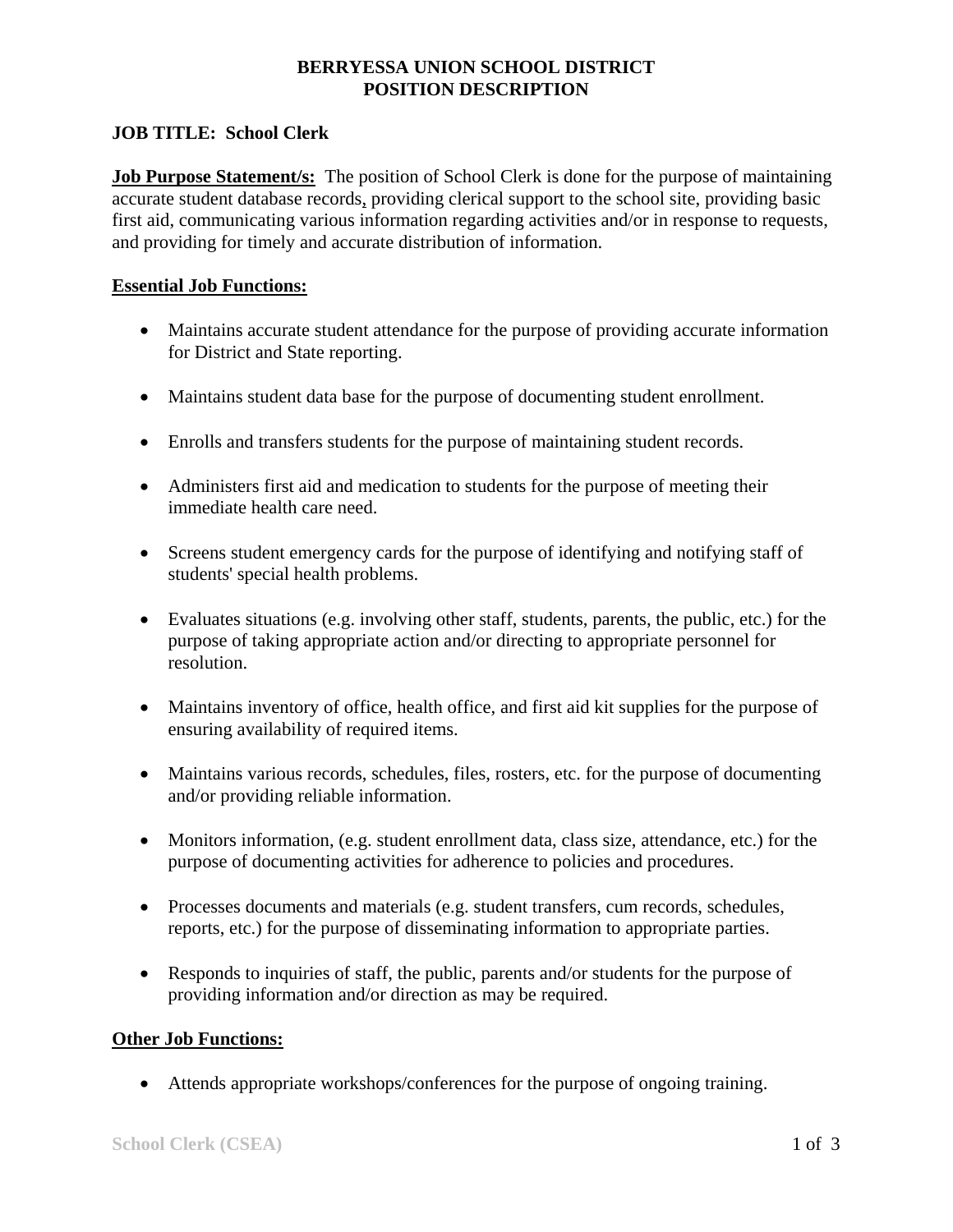## **BERRYESSA UNION SCHOOL DISTRICT POSITION DESCRIPTION**

### **JOB TITLE: School Clerk**

- Attends meetings for the purpose of conveying and/or gathering information required to perform functions.
- Performs other job related duties as may be assigned.

#### **Job Requirements - Qualifications:**

#### **Education and Experience Requirements:**

- High School diploma or equivalent.
- One year of experience in a school office or equivalent.

#### **Skills, Knowledge, Abilities and/or Physical Requirements:**

- Skills to operate standard office equipment including use of computer applications to enhance essential job functions, communicate clearly and effectively, use English in both written and verbal form, use correct spelling, grammar and punctuation, administer first aid.
- Knowledge of standard office equipment, computer applications to complete essential job functions.
- Abilities to sit for prolonged periods; work with constant interruptions; perform basic first aid, understand and carry out oral and written instruction; interact with persons of different age groups and cultural backgrounds; learn new procedures. Significant physical abilities include reaching/handling/fingering, talking/hearing conversations, near/far visual acuity.

#### Licenses, Certifications, Bonding, and/or Testing Required Requirements:

- Criminal Justice Fingerprint Clearance.
- Valid California Drivers License.
- Tuberculin Clearance.
- First Aid and Cardiopulmonary Resuscitation Certificates required.
- **Reports to:** Site Administrator
- **Work Year:** 200 Days (Elementary School) 205 Days (Middle School)